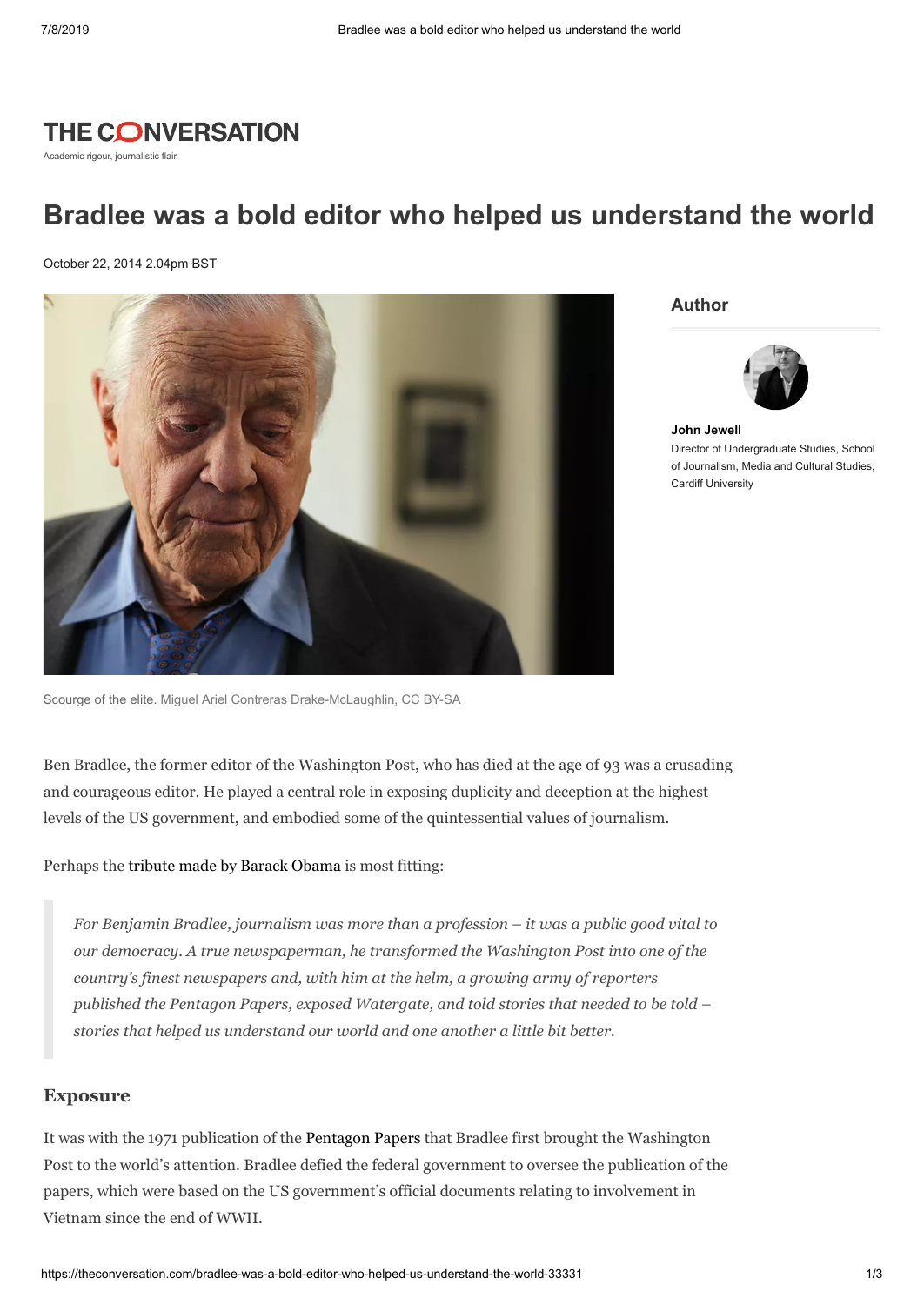They were proof that successive administrations had misled the US public. More than this, by revealing that there had been military activity in Indo-China that had never been reported by the media, the Post highlighted the danger of journalists relying almost exclusively on government officials for information without questioning their national security sources. Plus ça change.

Most famously, of course, Bradlee was instrumental in bringing Woodward and Bernstein's investigation into the Watergate scandal to global prominence in 1974. It was their reporting that brought about the impeachment of Richard Nixon – in the words of Ben Bagdikian, "the single most spectacular act of serious journalism [of the 20th] century."

In the immediate aftermath of Bradlee's death, Woodward and Bernstein issued this joint [statement](http://nymag.com/daily/intelligencer/2014/10/journalists-remember-bradlee-as-genius-leader.html):

*Ben was a true friend and genius leader in journalism … He had the courage of an army. Ben had an intuitive understanding of the history of our profession, its formative impact on him and all of us. But he was utterly liberated from that. He was an original who charted his own course. We loved him deeply, and he will never be forgotten or replaced in our lives.*

All this being the case, a man with such a long life and career can hardly be above criticism.

## **Humiliation**

At the start of the 1980s, as a result of what many saw as the Washington Post's obsessive push for high-impact stories, the newspaper fell for a humiliating hoax in which a young journalist fabricated an interview with a fictional [eight-year-old](http://www.theroot.com/blogs/journalisms/2010/10/janet_cookes_hoax_still_resonates_after_30_years.html) heroin addict.

When the story won the Pulitzer Prize in 1981 and the truth emerged, Bradlee and the Washington Post [returned](http://news.google.com/newspapers?nid=1350&dat=19810416&id=mT1PAAAAIBAJ&sjid=mgIEAAAAIBAJ&pg=6746,18132) the prize and ordered an immediate inquiry into professional practices.

It is strange to think, too, that such a crusader as Bradlee would be an active member of the political classes of which he was supposedly the scourge. He went to Harvard, served in in the Navy during WWII and worked for the CIA's European propaganda unit during the 1950s before fully embarking on his journalistic career. He was, by all accounts, a man of little political conviction.

To the general public, though, Bradlee was the archetypal editor, immortalised by Jason Robards's portrayal in "All the President's Men". Hardnosed, loyal, fearless, this was a newspaperman who trusted no-one but his reporters.

For all his faults, he was exactly what we should want all our journalists to be.